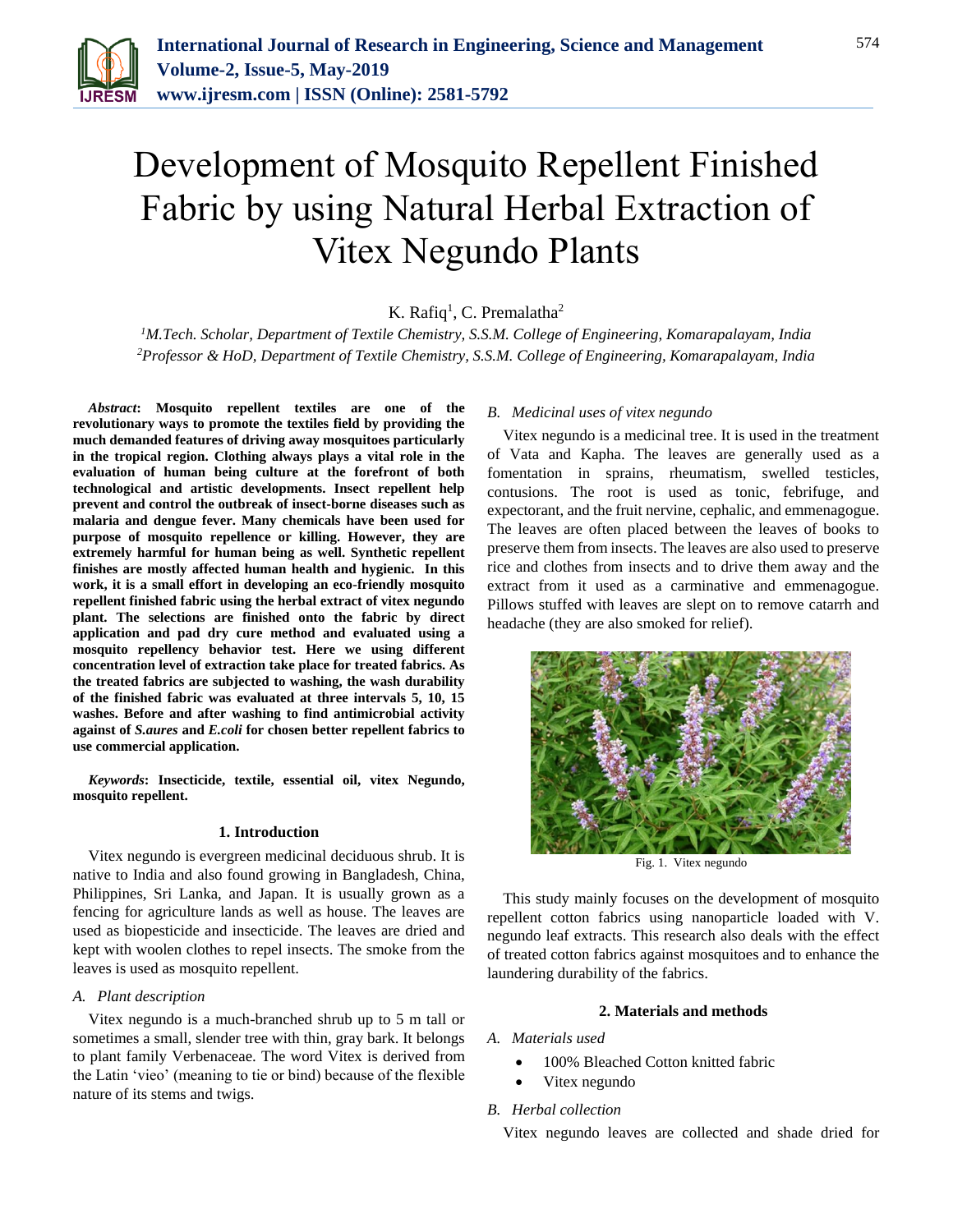

several days with room temperature of 30-400°C and its grinder for fine powder and it is prepared for extraction.

## **3. Extraction procedure**

*A. Extraction Preparation*

 $Ratio = 1:10$  $Ethanol = 500 ml$ 

Vitex Negundo powder = 50 grams

Extraction is prepared by 1:10 ratio with 500 ml of Ethanol and 50 grams of Vitex Negundo powder. Using padding mangle machine the prepared extracted was curing 120oc by using curing chamber.



Fig. 2. Extraction preparation

Then the extraction was tightly closed with cover for 24 hours for better results than it was filtered by using filter paper for un patchiness.

## *B. Pad dry cure technique*

In this method of finishing, finish is impregnated with treatment liquor or foam by the help of squeeze rollers. The squeezing of fabric is done to an extent where required pick-up or add-on is achieved. The level of pick-up is predetermined based on the application and fibre type of the fabric. Padding is followed by drying in order to remove excess of water present in the liquor prepared. The pick-up can be established by the help of short piece of fabric.



Fig. 3. Padding mangle

#### **4. Antimicrobial activity**

*A. Microorganisms used*

Escherichia coli MTCC7242. Staphylococcus aureus MT CC96

#### *B. Zone of Inhibition Test for Antimicrobial Activity*

A Zone of Inhibition Test, also called a Kirby-Bauer Test, is a qualitative method used clinically to measure antibiotic resistance and industrially to test the ability of solids and textiles to inhibit microbial growth. With this method, approximately one million cells from a single strain are spread over an agar plate using a sterile swab, then incubated in the presence of the antimicrobial object (ex: an oxacillin disk,). If the bacterial or fungal strain is susceptible to the antimicrobial agent, then a zone of inhibition appears on the agar plate.

### *C. Agar diffusion evaluation method*

Antimicrobial activity of Vitex Negundo against staphylococcus aureus (S.aureus) and Escherichia coli (E.coli) was tested. In order to test the antimicrobial activity of Vitex Negundo, the bacterial isolates Agar diffusion test was done and the results are listed as follows.

## *D. SEM Analysis*

Scanning Electron Microscopy (SEM) is a test process that scans a sample with an electron beam to produce a magnified image for analysis. The method is also known as SEM analysis and SEM microscopy, and is used very effectively in microanalysis and failure analysis of solid inorganic materials.



Electron microscopy is performed at high magnifications, generates high-resolution images and precisely measures very small features and objects. Laboratory Testing Inc. near Philadelphia, PA (USA) offers scanning electron microscope services, using a complete system that includes Energy Dispersive X-ray Spectroscopy (EDS) capabilities.

*E. Cage test* 



Fig. 5. Mosquito cage test